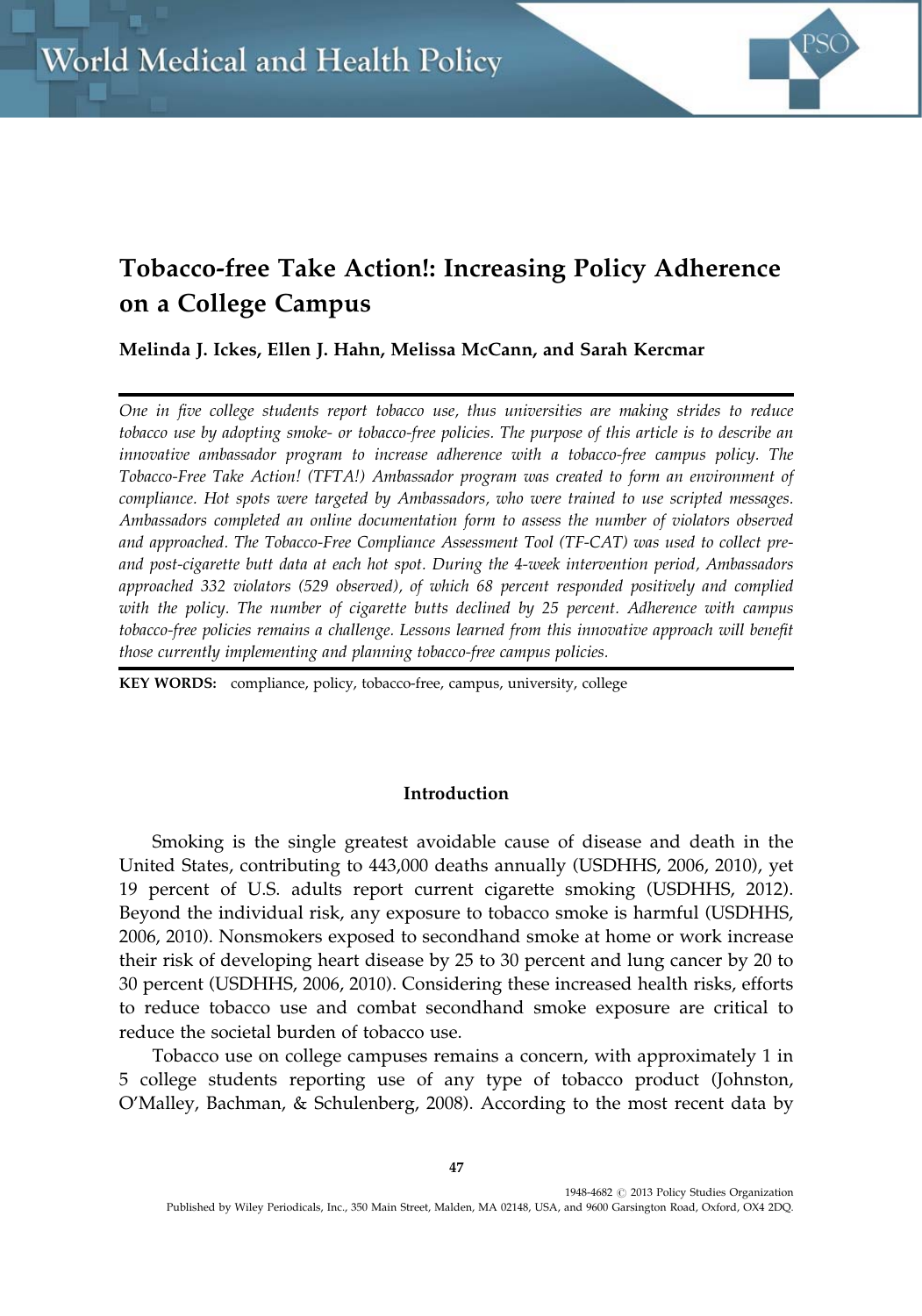the American College Health Association (ACHA), 15.2 percent of college students have used cigarettes within the last 30 days (ACHA, 2011a), with reported higher rates (17.3 percent) when considering lifetime use and/or use of additional tobacco products. Other forms of tobacco have gained popularity among college students including waterpipes (hookah), cigars, little cigars, clove cigarettes, and noncombustible tobacco products like electronic cigarettes and smokeless products. Over 24 percent of college students have ever used hookah; 21 percent have used cigars, little cigars, and clove cigarettes (ACHA, 2011a). Interestingly, the perception of tobacco use is much higher, with college students reporting 81.8 percent of their peers (i.e., the typical student at their school) use tobacco. Tobacco use may be initiated during the college years; 11.5 percent of college students started smoking occasionally over the course of their four years in school (Johnston et al., 2008). College students also tend to switch more easily between daily and occasional smoking, indicating a key opportunity to intervene (Staten et al., 2007). Healthy Campus 2020 aims to reduce the proportion of college students who smoke below 14 percent by the year 2020 (ACHA, 2010) and to ultimately help college students remain or become tobacco-free.

The ACHA has recognized the dangers of secondhand smoke and encourages all colleges and universities to promote a smoke- or tobacco-free environment (ACHA, 2011b). Colleges and universities have made progress to ultimately reduce tobacco use on their campuses by adopting such smoke-free or tobaccofree policies. As of January 2, 2013, there were at least 1,129 campuses with 100 percent smoke- or tobacco-free policies with no exemptions (includes entire campus, both indoors and out) (ANRF, 2013). Of these, 766 have a tobacco-free policy, in which no form of tobacco is allowed.

There is mixed evidence on whether these policies change tobacco use behavior (Murphy-Hoefer et al., 2005). In support of such policies, Hahn et al. (2012) reported a fourfold increase in demand for tobacco treatment services after a campus-wide tobacco-free policy was implemented. Although there has been an increase in smoke- and tobacco-free campuses across the United States, policy implementation varies and enforcement efforts present an ongoing challenge (Plaspohl, Parrillo, Vogel, Tedders, & Epstein, 2012). Although there is limited research in this area, barriers to compliance may include tobacco addiction (ACHA, 2011a); administrators not considering tobacco use a significant health issue on campus compared to other behaviors (Halperin and Rogotti, 2003; Wechsler, Kelley, Seilbring, Kuo, & Rigotti, 2001); geographical makeup of the campus (Plaspohl et al., 2012); lack of signage or communication about the policy (Hahn et al., 2012; Plaspohl et al., 2012); and perceived lack of enforcement (Halperin and Rogotti, 2003; Plaspohl et al., 2012). There is a need to develop and evaluate efforts to promote adherence with tobacco-free campus policies. The purpose of this study was to evaluate the feasibility and effectiveness of an Ambassador program aimed to increase compliance with a tobacco-free policy on a large public southeastern university campus.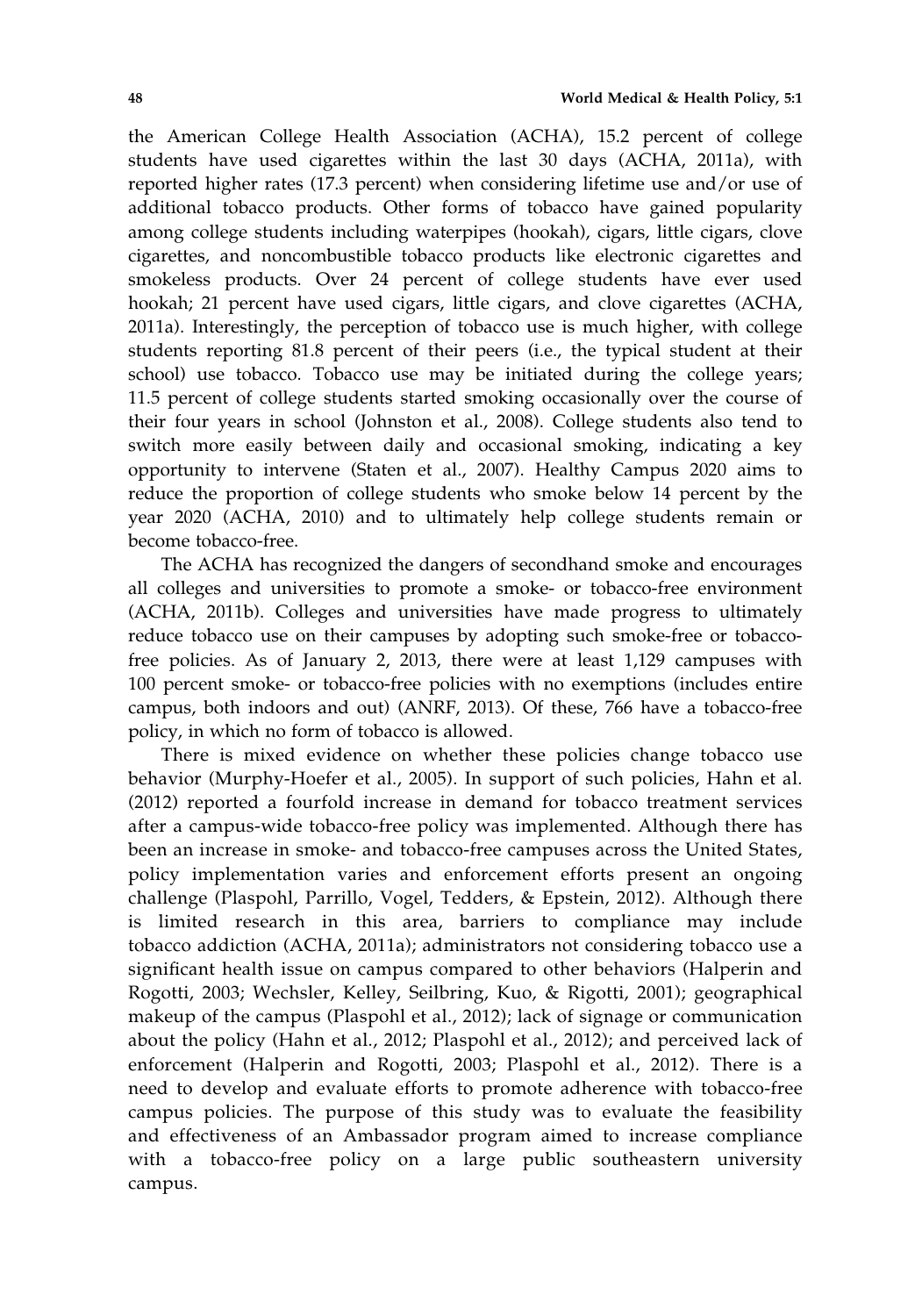#### History/Context of Tobacco-Free Policy

Although Kentucky is a leader in tobacco production and distribution worldwide (USDA, 2010), area colleges and universities recognize the importance of smoke- and tobacco-free policies. There are currently 11 smoke- or tobacco-free campuses in Kentucky, out of over 50 colleges/universities (ANRF, 2013). The first campus-wide tobacco-free policy in Kentucky was adopted at the flagship, land grant university on November 19, 2009 (University of Kentucky, 2009). This policy applies to all members of the university community including its faculty, staff, students, volunteers, patients, vendors, and visitors. The policy is free of exceptions: the use of all tobacco products is prohibited in all owned, operated, leased, occupied, or controlled University buildings and structures, grounds, parking structures, enclosed bridges and walkways, sidewalks, parking lots, and vehicles, as well as personal vehicles in these areas. According to the policy, "tobacco products" means all forms of tobacco, including but not limited to cigarettes, cigars, pipes, water pipes (hookah), electronic cigarettes, and smokeless tobacco products (University of Kentucky, 2009).

The tobacco-free policy was implemented using the 3-Ts framework: Tell, Treat, and Train, to promote a culture of policy compliance (Hahn et al., 2012). Communication of the tobacco-free policy occurred at multiple levels including signage, advertisements, and integrating the message into all campus events/ materials (Tell). Free nicotine replacement products and a menu of group and individual counseling options were offered to students, employees, and sponsored dependents (Treat). The university is working on empowering administrators, faculty, and student leaders to remind violators of the policy using firm, yet compassionate scripting (Train) to further enhance the implementation plan. Adherence to the tobacco-free policy in certain "hotspots" has remained a challenge. Thus, an innovative approach to promote compliance, Tobacco-free Take Action! was developed and evaluated with the intent of increasing the effectiveness of the policy, and ultimately to enhance the involvement of faculty, staff, and student leaders in compliance efforts.

# Case Study: Tobacco-Free Take Action!

Tobacco-free Take Action! (TFTA!) was developed in Spring 2011 to encourage an environment of compliance on a college campus. Interested individuals were recruited via campus-wide emails, word of mouth, and student group presentations. Following the 3-week recruitment process, 57 individuals (primarily staff and faculty) wished to be included on the  $TFTA!$  distribution list and the  $TFTA!$ Facebook page had 46 followers. Two organizational meetings were held during Spring 2011 with interested staff, faculty, and students.

All members of TFTA!, designated as Ambassadors, value the goal of the tobacco-free policy: to create a healthier place to live, work, and learn. Ambassadors are trained in the proper way of approaching violators, including scripting techniques, how to respond if a violator refuses to comply with the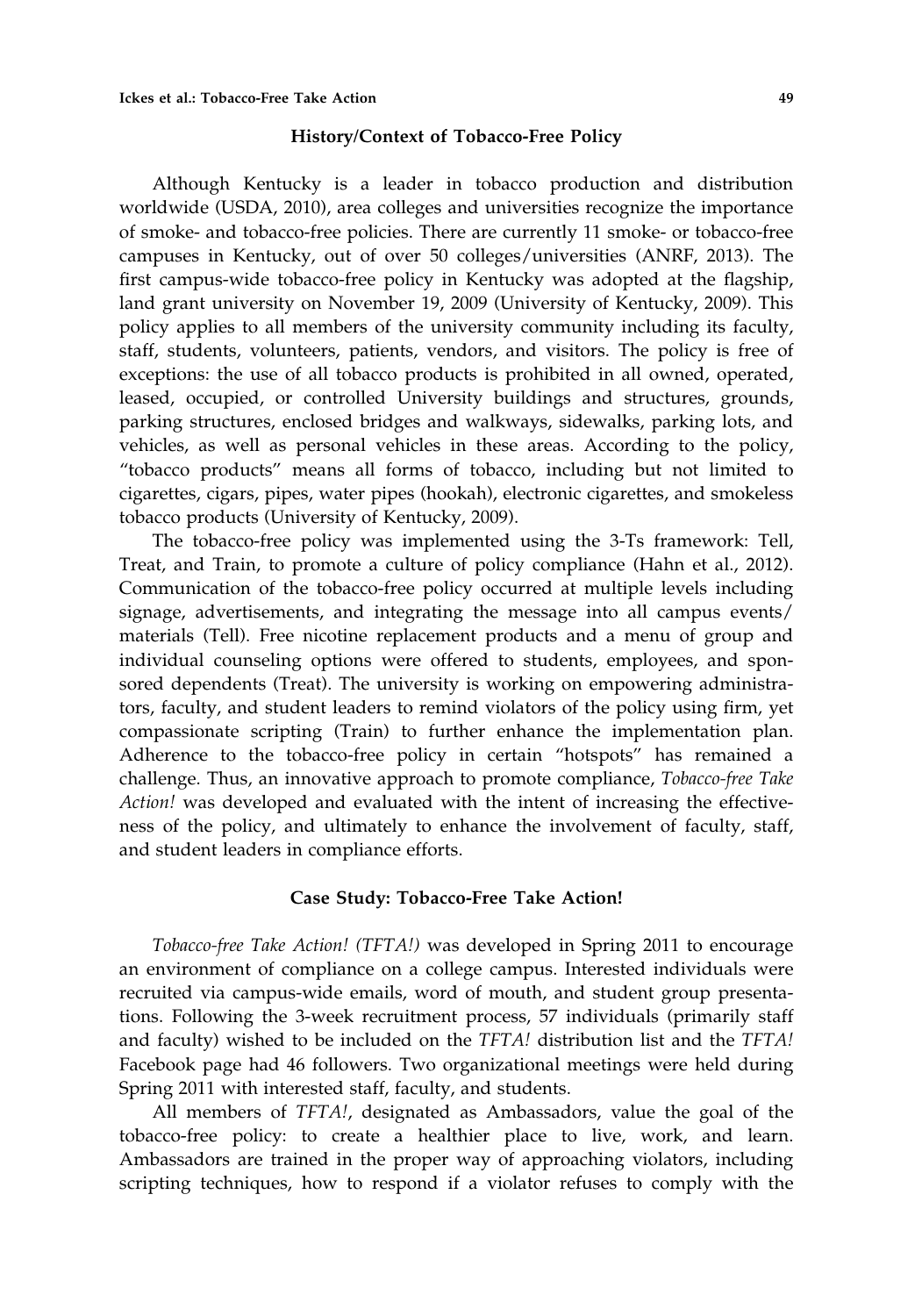policy, and how to properly document and report the violation. Although staff, faculty, and students tend to support the tobacco-free policy, to improve the culture of compliance, it was determined that TFTA! Ambassadors needed to be visible and active on campus on a regular basis.

Consequently, in Fall 2011, the idea of TFTA! Ambassadors was pilot tested in collaboration with the College of Nursing Public Health Nursing course. They needed clinical sites for undergraduate students, and this presented an opportunity for pilot testing the program. We asked the clinical instructors to select students who were supportive of the policy and interested in the program. Institutional review board approval was not needed because only environmental data were collected. Thirteen nursing students volunteered to participate in the TFTA! section of the course and were then trained as TFTA! Ambassadors. The original members of TFTA!, primarily staff and faculty, remained a part of TFTA!, but were not included in this pilot project. The nursing students were able to allot designated clinical hours to target three predetermined campus "hotspots" for 4 weeks, September through October 2011. "Hotspots" were selected based on observational rounds through campus, as well as areas where policy violations had been reported. Students were paired to target the "hotspots" for two to three hours at a time 1 day per week. The students were involved in a variety of other compliance-promoting activities including student group presentations, environmental scanning (i.e., signage assessment), and awareness campaigns.

The Ambassadors (i.e., the nursing students) were required to demonstrate competence in scripting through role playing before they were assigned to "hotspots." Using scripting ensures the same message is being used with employees, students, contractors, and visitors. All Ambassadors are trained to use a firm, polite, and compassionate approach (Table 1). Ambassadors are also given informational cards with details of the tobacco-free policy and tobacco treatment resources available on campus to distribute as needed. If a violator refuses to comply with the policy when reminded, the Ambassador asks for identification and reports them to the appropriate office according to approved implementation procedures (University of Kentucky, 2009).

Ambassadors completed a site-specific checklist to document time spent at each "hotspot." The checklist included location of "hotspot," date, time of arrival and departure, number of male and female violators observed, number of violators approached, how the violator responded (e.g., immediately extinguished

Table 1. Scripting Approach Used by Ambassadors

Scripting Message 1

<sup>&</sup>quot;Hello, my name is \_\_\_\_\_, and I am an (employee, student) here at UK. Are you aware that our campus is tobacco-free? I need to ask you to put your cigarette out and dispose of it in a trash can. Thank you for respecting our tobacco-free policy. There are locations on campus that sell nicotine replacement for a discounted price if you want to be comfortable on campus." (As appropriate, give a tobacco-quit resource sheet)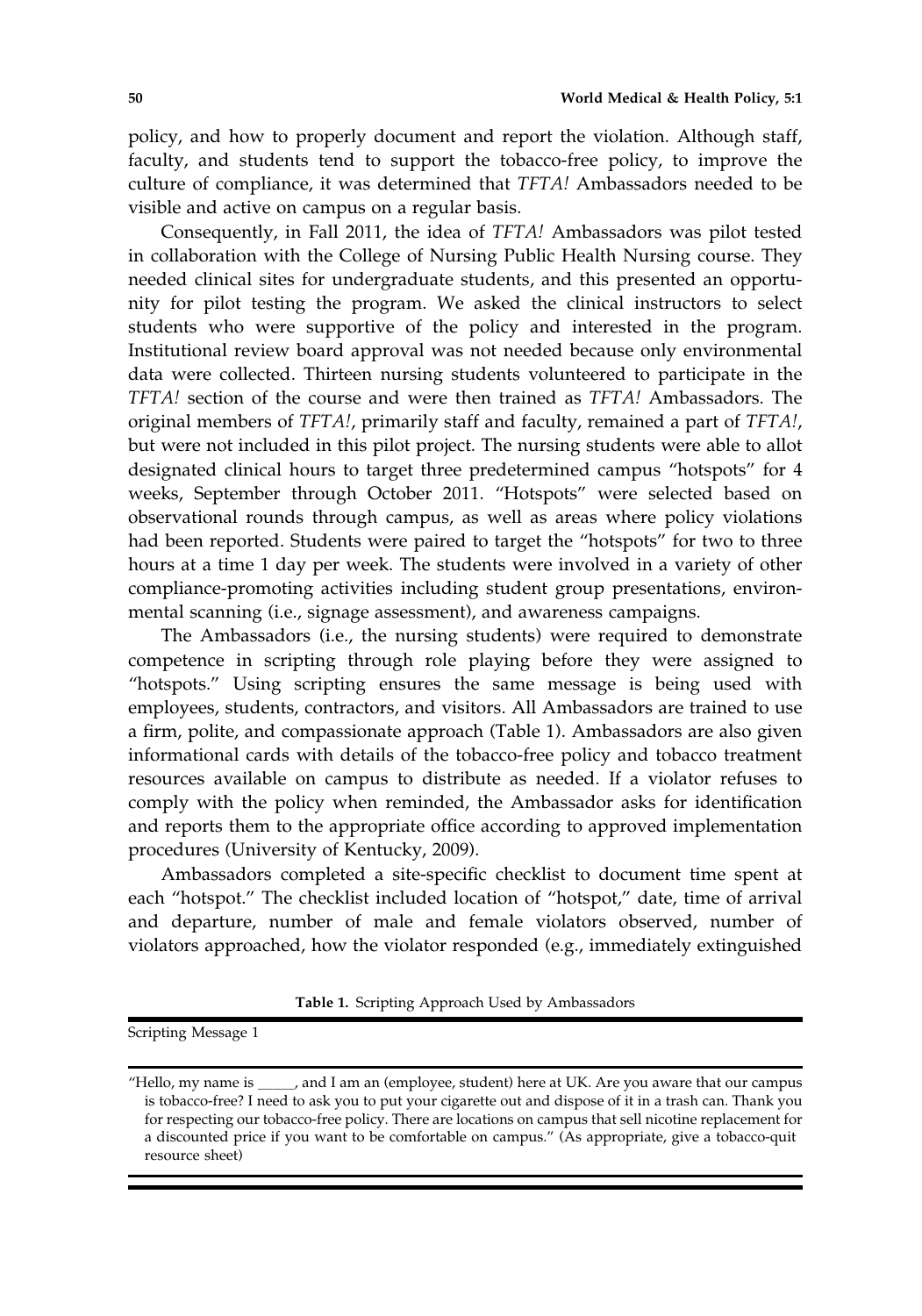tobacco product, ignored Ambassador, etc.), and action taken by the Ambassador (i.e., reported to Dean of Students or supervisor). Ambassadors were to approach as many violators as possible during the designated time, while maintaining a consistent and compassionate approach. It was understood that there may be instances when there were multiple violators at the same time and they were to use scripting with each individual as they were able. After each day, Ambassadors input the data using an online data collection tool created with Qualtrics software (Qualtrics Labs. Inc., 2009).

Given that adoption of smoke- and tobacco-free campus policies is fairly recent, measurement of compliance, or lack thereof, is minimal. Thus, as one means of evaluation, cigarette butt data were collected in September (preintervention) and December 2011 (post-intervention) using a validated protocol, The Tobacco-free Compliance Assessment Tool (TF-CAT), a direct observation method (Fallin et al., 2012). Fallin et al. (2012) report, "the interrater reliability of the TF-CAT was very strong" (p. 502). Cigarette butts were collected from campus grounds on three subsequent days at the same time each day. Due to weather conditions and logistics, it was not always possible to collect data on the same days of the week before and after the intervention. Boundaries for each hotspot were noted so pre- and post-data collection remained consistent. During the cigarette butt pick up, number of violators were also documented (but not approached).

## Data Analysis

Statistical analyses were conducted using the Statistical Package for the Social Sciences (SPSS) version 19 (Chicago, IL). Descriptive statistics were reported for total cigarette butts pre- and post-intervention as well as the number of tobaccofree policy violators observed and/or approached. To test for a statistically significant difference in number of cigarette butts before and after the intervention, a paired-samples t-test was used with an *a priori* alpha  $\leq 0.05$ .

## Evaluation of Outcomes

Cigarette Butt Pick-up. Overall, the total number of cigarette butts declined by 24.8 percent from pre to post-intervention: Hotspot B declined by 40.9 percent, Hotspot C declined by 19.0 percent, and Hotspot A increased by 26.9 percent. There was not a significant decline in total mean cigarette butts when data from all three hotspots were combined from before  $(M = 644, SD = 457)$  to after the intervention ( $M = 484$ ,  $SD = 178$ ,  $t(2) = 4.59$ ,  $p = 0.44$ ). See Table 2 for a summary of the results.

Violators. During the 4-week intervention period, Ambassadors observed a total of 529 violators and they were able to approach 62.8 percent of them. The majority of violators (67.8 percent) responded positively and complied with the policy over the 4-week intervention period. According to the Ambassadors, there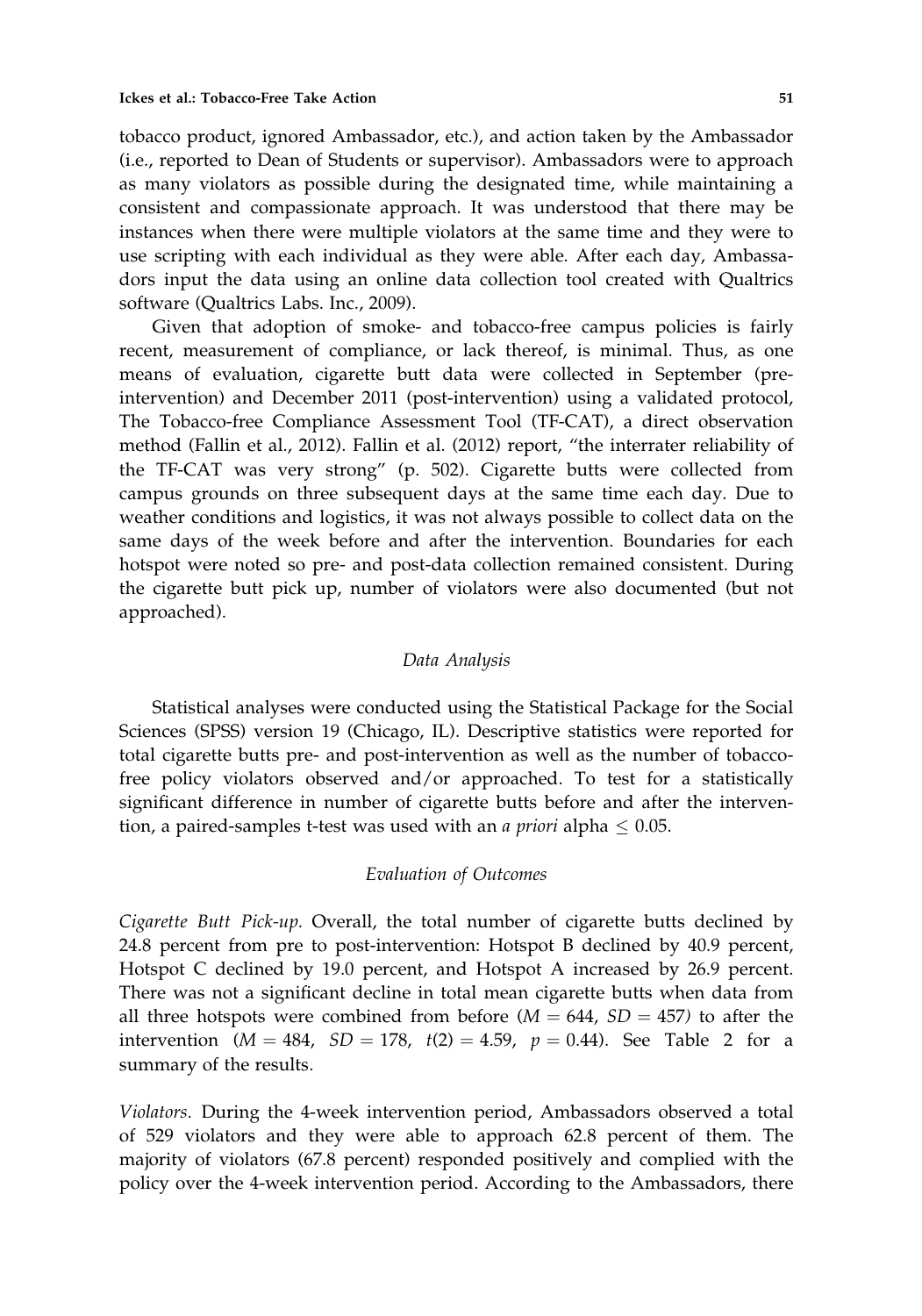|           | # Butts Pre-Day |     |     |                      | # Butts Post-Day |     |     |                       |                          |
|-----------|-----------------|-----|-----|----------------------|------------------|-----|-----|-----------------------|--------------------------|
| Location  |                 |     | 3   | # Butts<br>Pre-Total |                  |     | 3   | # Butts<br>Post-Total | Percent<br>Change $(\%)$ |
| Hotspot A | 228             | 32  | 49  | 309                  | 261              | 70  | 61  | 392                   | $+26.8$                  |
| Hotspot B | 496             | 339 | 330 | 1,165                | 404              | 190 | 95  | 689                   | $-40.9$                  |
| Hotspot C | 296             | 67  | 95  | 458                  | 139              | 159 | 73  | 371                   | $-19.1$                  |
| Total     | 1.020           | 438 | 474 | 1,932                | 804              | 419 | 229 | 1,452                 | $-24.8$                  |

Table 2. Cigarette Butt Data Pre- and Post-Intervention Fall 2011

were some violators (30.7 percent) who responded negatively throughout the 4-week period. See Table 3 for a summary of the results.

## Feasibility of Implementing TFTA!

The TFTA! intervention involving approaching violators was intended to last 8 weeks, but this activity was discontinued after 4 weeks due to student and instructor concerns. One violator flicked a lit cigarette at one of the students. Clinical instructors were concerned about students' safety and did not feel students should have to deal with potential negative reactions when approaching violators. Although the duration of the intervention was cut short, important lessons were learned and need to be shared for campuses wishing to pilot similar compliance strategies.

Students may not be the best people to deliver the program, as they may not be perceived by violators as having authority. The nursing students perceived they were not taken seriously, which made things "awkward" when approaching violators. Following the program, students suggested that "non-students" need to address violators. They recommended hiring and training university employees to promote adherence, as they believed these individuals would be recognized as authority figures, resulting in greater compliance. The students also recommended the use of uniforms, or something to identify the person approaching violators, to increase visibility of the Ambassadors.

Since the tobacco-free policy has been in place, most violators have responded in a positive manner when approached. Much of the Ambassadors' training focused on using scripting and assumed most individuals would comply. Although the number of violators who responded negatively (as perceived by the Ambassadors) was 30 percent, students were more focused on the negative than the positive. They

| Week         | # Violators<br>Observed | $No.$ $(\%)$ Violators<br>Approached | No. (%) Responded<br>Positively | No. (%) Responded<br>Negatively | No. $(\%)$ Action<br>Taken |
|--------------|-------------------------|--------------------------------------|---------------------------------|---------------------------------|----------------------------|
| $\mathbf{1}$ | 164                     | 86 (52.4%)                           | 62 $(72.1\%)$                   | 21 (24.4%)                      | $3(3.5\%)$                 |
| 2            | 154                     | 83 (53.9%)                           | 68 (81.9%)                      | 14 (16.9%)                      | $1(1.2\%)$                 |
| 3            | 159                     | 126 (79.3%)                          | 68 (54.0%)                      | 58 (46.0%)                      | $0(0\%)$                   |
| 4            | 52                      | 37 (71.2%)                           | 27 (73.0%)                      | $9(24.3\%)$                     | $1(2.7\%)$                 |
| Total        | 529                     | 332 (62.8%)                          | 225 (67.8%)                     | 102 (30.7%)                     | $5(1.5\%)$                 |

Table 3. Number of Policy Violators Observed and Approached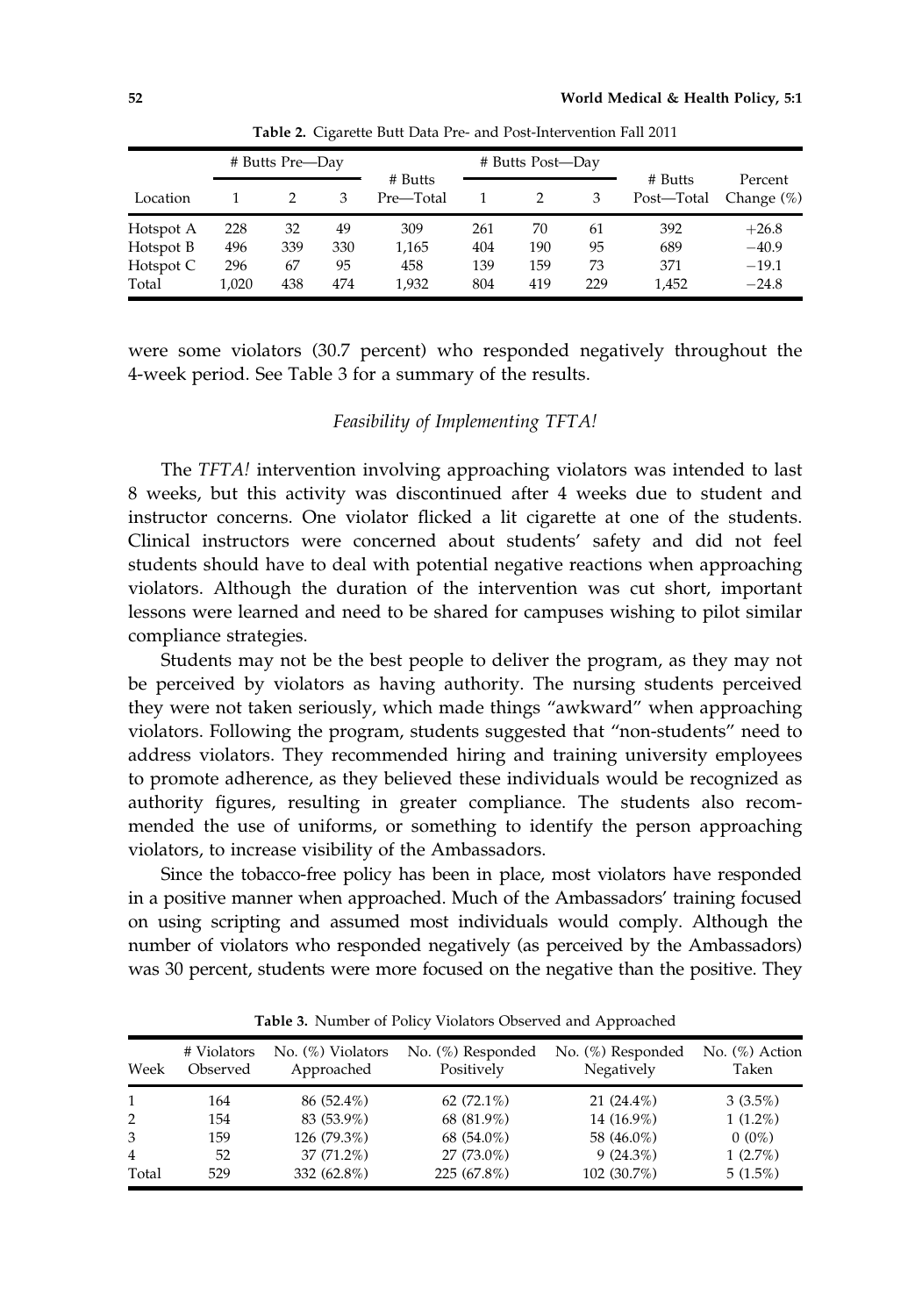suggested more training in how to effectively deal with potential negative reactions. Since this pilot study, the training has been adapted to better fit the needs of future Ambassadors. We now include more variety in the scripting scenarios, more time spent observing scripting in action with trained Ambassadors, continued role playing, and a specific protocol on how to deal with challenging situations.

The nursing student Ambassadors reported taking a helpful, treatmentfocused approach (i.e., offering information about tobacco treatment resources) and this seemed to be more effective than only reminding individuals of the tobacco-free policy. Anecdotally, the tobacco treatment specialists working with students reported an increased interest in tobacco treatment on campus during the intervention. They also reported that student treatment-seekers appreciated the kind and helping approach taken by the Ambassadors. Based on this feedback, modified scripting approaches are needed to ensure that a variety of effective messages are available for Ambassadors to use when approaching violators. From this experience, the TFTA! Ambassador training has been modified to incorporate more diverse scenarios, role modeling, and peer mentoring.

#### Discussion

The purpose of this case study was to describe and evaluate an innovative approach aimed to increase compliance with a university tobacco-free policy. During the 4-week intervention, trained Ambassadors who were undergraduate nursing students approached 332 policy violators in designated campus "hotspots." Over two thirds of those approached responded in a positive manner and complied with the policy. Although there was not a significant difference in cigarette butts observed pre and post-intervention, the total number of cigarette butts declined by 24.8 percent. These results are promising, particularly when examining specific "hotspots." For example, Hotspot B showed a 40.9 percent decline in cigarette butts after the intervention. Baseline cigarette butt data indicated Hotspot B had three times the number of cigarette butts compared to the other "hotspots." Since Ambassadors were permitted to target any of the three "hotspots" during their scheduled time, they may have chosen to target this area more frequently than the others. This may have accounted for the 26.9 percent increase in Hotspot A, as violators may have migrated to other areas to avoid being approached by the Ambassadors. More regularly scheduled and rotated targeting of "hotspots" need to be incorporated into the Ambassador's weekly schedule.

Although many colleges and universities have implemented smoke-and tobacco-free campuses (ANRF, 2013), there is a need to develop and evaluate efforts to promote adherence with such policies (Plaspohl et al., 2012; Wechsler et al., 2001). The tobacco-free policy featured in this paper was implemented using the 3-Ts approach: Tell, Treat, and Train, to promote a culture of policy compliance (Hahn et al., 2012). The TFTA! program built on the third "T"–Train, with the goal of empowering administrators, faculty, staff, and students to remind violators of the policy using firm, yet compassionate scripting in an effort to increase adherence. The ACHA (2011b) supports these efforts, recommending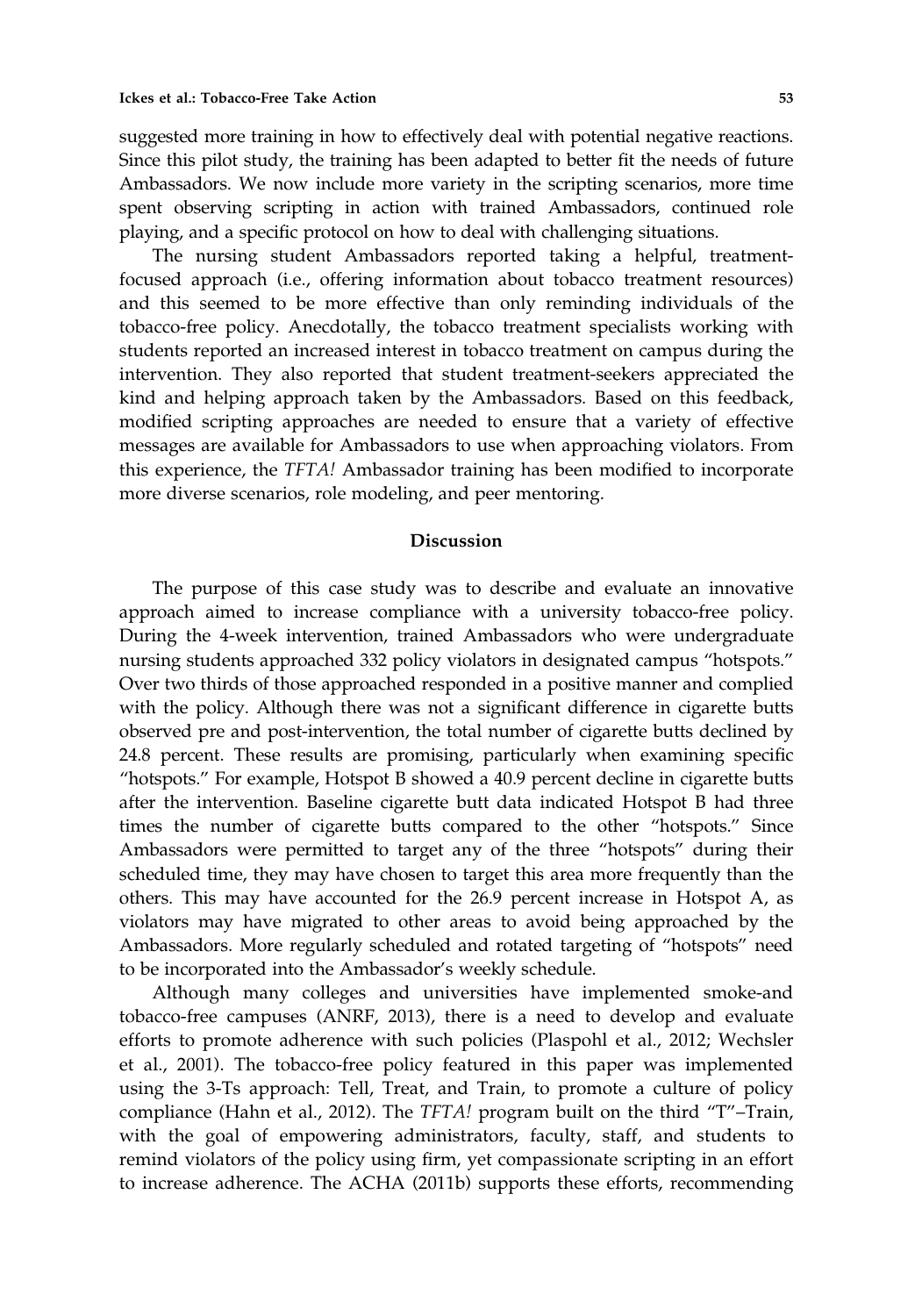campuses develop and maintain tobacco-free task forces on campus to assist with compliance and enforcement efforts.

Achieving a tobacco-free environment requires support from all members of the college/university community (ACHA, 2011b): compliance needs to be a shared responsibility (Glassman, Reindl, & Whewell, 2011). It is important to not only create awareness of the tobacco-free policy, but also equip the campus community with relevant skills to help promote compliance with the policy. Training Ambassadors to approach violators using a scripting approach ensures that consistent messages are used by university students, faculty, and staff. This is in line with recommendations for consistent and fair enforcement to improve compliance (Glassman et al., 2011). Since a majority of the tobacco-free policy violators approached responded in a positive manner, these results provide encouragement that most individuals complied when simply reminded of the policy in an unthreatening or nonjudgmental manner. These findings are supported by Murphy-Hoefer et al. (2005) in that most smokers voluntarily comply with the tobacco-free policies. However, this pilot study indicated that undergraduate students may not be the best people to deliver the intervention. If students are recruited as Ambassadors, perhaps identifying particular qualities that students need and/or more intensive training on how to handle challenging situations is warranted. More research is needed to identify the characteristics (i.e., age, gender, interpersonal qualities) of Ambassadors that promote success.

Having a group of trained Ambassadors may also improve self-efficacy among the campus community, the belief in their ability to approach violators (Bandura, 1977). Not only may this affect the Ambassadors, but it is likely that others on campus may observe the interactions, and through social modeling (Bandura, 1994), feel they too have the capability to approach violators. While we did not measure self-efficacy or social modeling in this case study, research is needed to test the effects of TFTA! on both intended and unintended consequences. There is a need to replicate this intervention longitudinally with trained Ambassadors including students, faculty, and staff.

# Limitations

There were limitations with the evaluation design and implementation. This was a case study, conducted at one university campus with a tobacco-free policy. Without a comparison control school, generalizability is limited. Duration of the program was 4 weeks, although the intention was to carry the program out for the entire semester. In addition, the Ambassadors only targeted three campus hotspots. As hotspots are targeted, new hotspots may occur; ongoing campus surveillance is essential. Longitudinal research studies are warranted to determine if the Ambassador program has a sustainable effect on policy adherence.

Limitations in data collection were also noted. Cigarette butt collection occurred during months with more favorable weather conditions when more smokers congregated outside. There was also a lag in post-data collection; postdata were collected at the end of the fall semester (December). However, students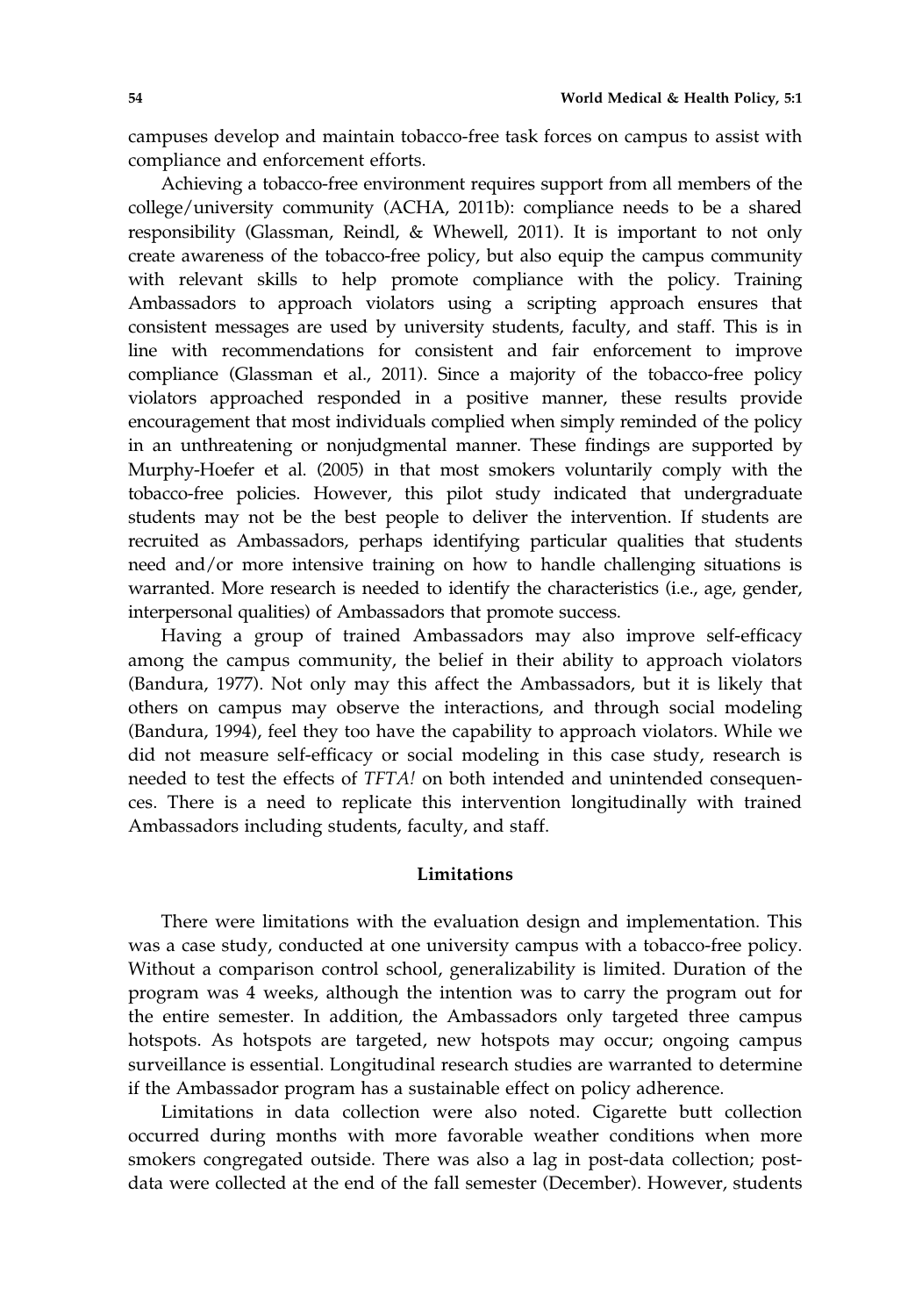only approached violators through mid-October, which may have skewed the outcome data. Data collection needs to occur throughout the intervention period. Violator reaction data were self-reported by each Ambassador group; perceptions regarding positive and negative responses may vary. More detailed data collection measures regarding violator reaction would be beneficial for future studies. Quality assurance was not conducted on a regular basis, so validity of the self-report data cannot be confirmed. Future evaluations need to incorporate quality assurance measures to assess intervention fidelity.

#### Conclusions and Policy Implications

The adoption of tobacco-free policies on college campuses is an emerging trend. The ACHA recognizes the dangers of secondhand smoke and encourages all colleges and universities to promote a tobacco-free environment (ACHA, 2011b). Efforts to increase adherence to these policies are necessary, as challenges remain. Tobacco-free colleges and universities need to share implementation strategies to serve as a resource for other institutions. Training and monitoring the right individuals to approach policy violators using a firm yet compassionate approach across college campuses has potential to create a sustainable and supportive campus environment, thereby improving compliance.

Melinda J. Ickes, PhD is an Assistant Professor in the Department of Kinesiology and Health Promotion at the University of Kentucky. She is Director of University of Kentucky's Tobacco-free Take Action!

Ellen J. Hahn, PhD, RN, FAAN is Professor and Director, Kentucky Center for Smoke-free Policy in the University of Kentucky College of Nursing. She is the Co-Chair of the University of Kentucky Tobacco-free Campus Task Force.

Melissa McCann, RN, graduated from the University of Kentucky in 2012. She is currently a Registered Nurse at Kentucky Children's Hospital.

Sarah Kercsmar, PhD, is a Faculty Lecturer in the Division of Instructional Communication, College of Communication and Information at the University of Kentucky.

#### **Notes**

The project described was supported by the National Center for Research Resources and the National Center for Advancing Translational Sciences, National Institutes of Health, through Grant UL1TR000117 (or TL1 TR000115 or KL2 TR000116). The content is solely the responsibility of the authors and does not necessarily represent the official views of the NIH.

#### References

American College Health Association. 2010. Healthy Campus 2020. Hanover, MD: Author.

<sup>———. 2011</sup>a. American College Health Association-National College Health Assessment II: Reference Group Executive Summary Spring 2011. Hanover, MD: Author.